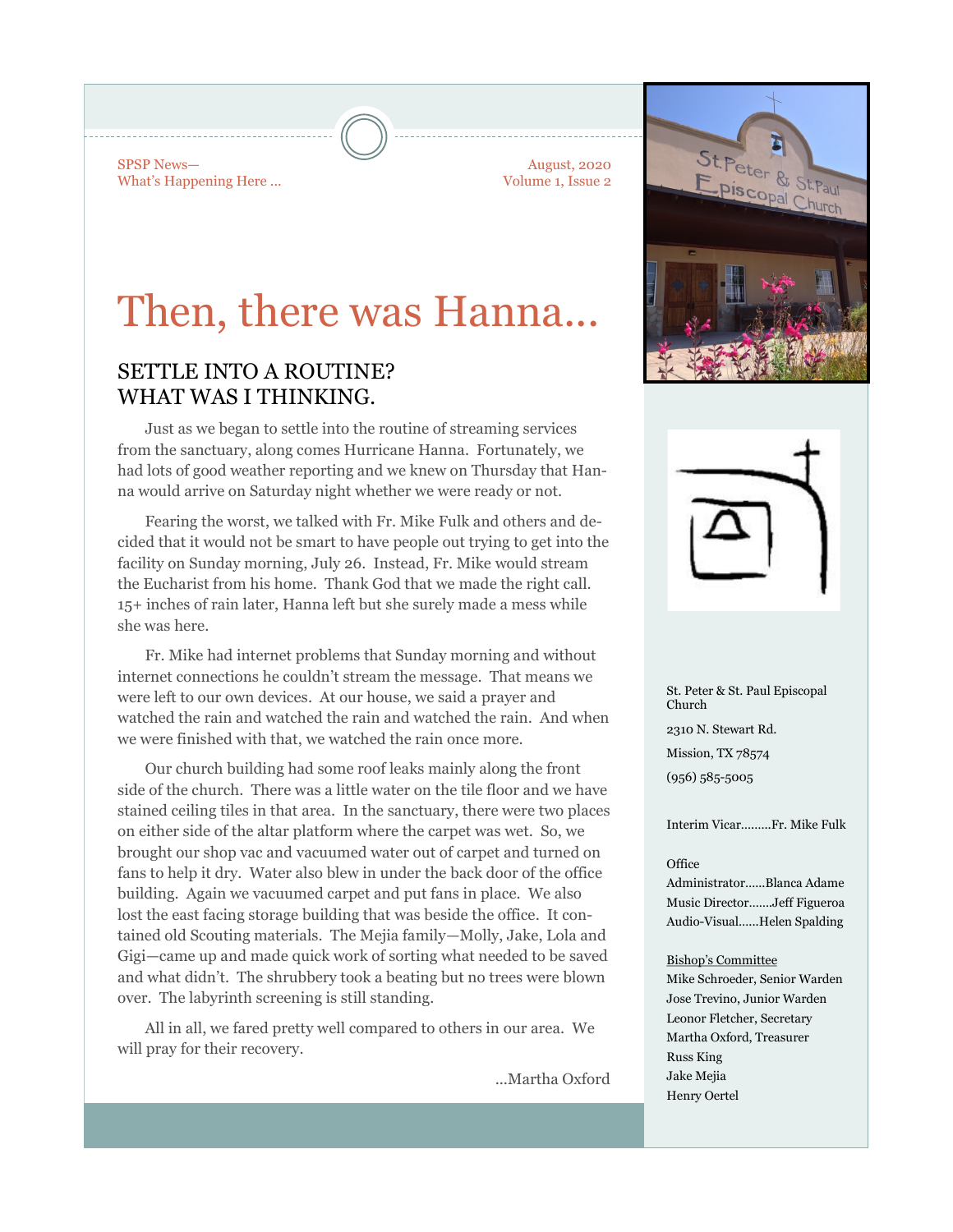### LANDSCAPE RE-DO & CLEAN-UP PLANNED



As part of his requirements for 3 awards in his Scouting career, Jake Mejia has asked to be allowed to

plan the clean-up and re-landscaping of some of the area around the church. The planning will take about month since each phase has to be written and approved by his Scouting leaders.

Yes, we will be asked to help. Once his plan is in place, we will schedule a Saturday workday to help him with this work. He will assign areas by families so we can be conscious of social distancing requirements.

There will be plenty to do—weeds to pull, shrubs and trees to trim, and new plants to be put in place. Pots on the front porch need to be re-potted in some instances or replaced in others. An automatic drip watering system could be planned to help keep this area watered.

Our goal is to have a landscape made up of native flowering plants that will attract pollinators. And, something that will be easy for us, as a congregation, to maintain going forward.

Included in this plan is the Labyrinth arbor and pathways. We would like to use tumbled glass from the re-cycling center to line the paths. It is safe and will be beautiful. Perhaps we'll begin evening prayers walks once more.





*"Our goal is to have a landscape made up of native flowering plants that will attract pollinators."*

## LABYRINTH WALKS

Saint Augustine coined the phrase *solvitur ambulando* which translates as *"*it is solved by walking*."* The Labyrinth is an ancient spiritual tool that helps practitioners to engage the body in spiritual disciplines that, in turn, help to free the mind, heart, and soul.

Our Labyrinth is open to the public during daylight hours. And, after the re-vamping of the pathways, we will schedule some evening walk times as well.

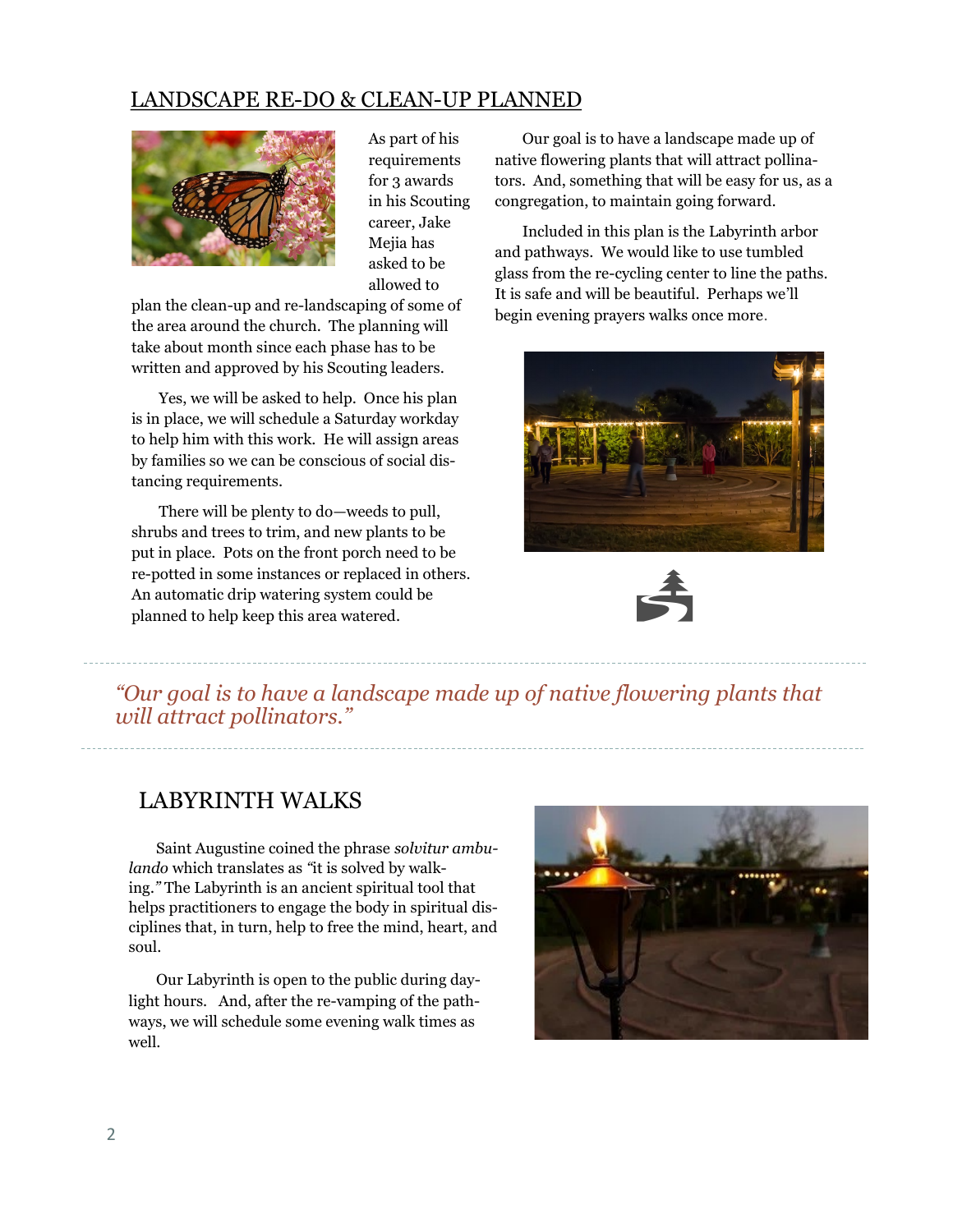# FINANCIAL UPDATE

Financially, we are okay for the moment. But …

I hate that word. Don't you?

Everything's okay but… I like your work but … Your hair looks good but …



The word 'BUT' usually means that something we don't want to hear is close at hand.

So, here's our BUT…

No one at any church ever wants to talk about money. BUT, every church needs to talk about money because that's how salaries and bills are paid. It's how the lights stay on and the toilets flush. Money! But …

I decided that, as your treasurer, you need to see the whole picture of our finances. I've prepared this graph for that reason. The green is your giving, the grey is our expenses (bills) and the red is what was left over after the bills were paid. The yellow is a cumulative amount since January 1.

In 3 out of 7 months, we had a shortfall of funds. Praise God that we had some carryover funds to see us through.

Your giving is between you and God. I'm just here to let you know where we stand as a church.

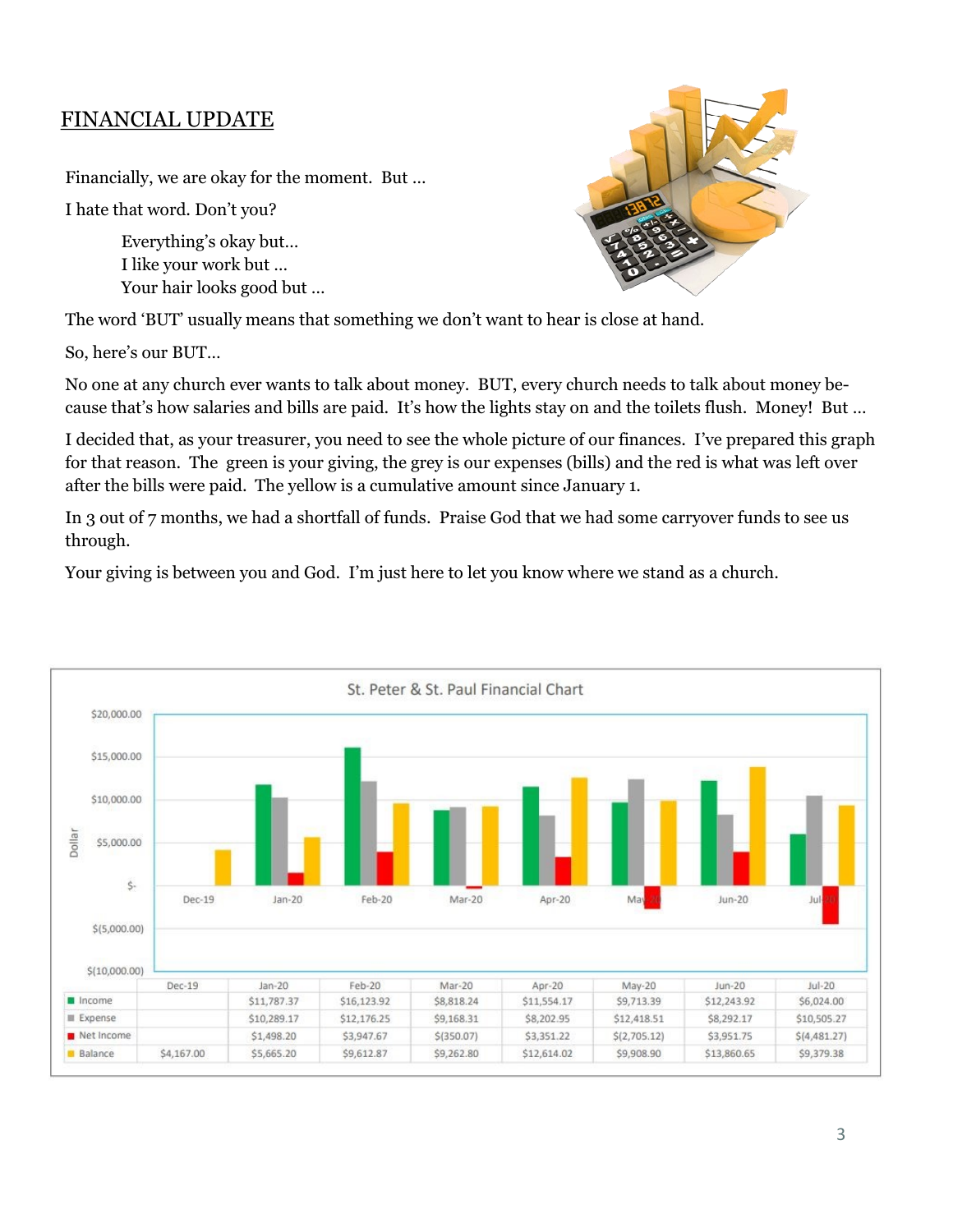#### PRAY FOR YOUR CHURCH

You are encouraged to pray each day . Use this time to pray for our church, congregation and community. Here's some guides for that prayer.

- Pray for God's guidance in your spiritual journey
- Pray for guidance of our ministries and wisdom in creating new ministries
- Pray for our clergy and their families
- Pray for our church staff and volunteers
- Pray that our financial decisions will glorify God
- Pray that we can expand our outreach and make new disciples
- Pray that the spirit of generosity will grow throughout our congregation.
- Pray for our congregation for revival and for the sick and grieving.
- Pray for our families, marriages, parents, and grandparents.
- Pray for the homebound.
- Pray for our neighborhood and community and our missional outreach to those in need.
- Pray for all our ministries: children, youth, adult, music, and teaching ministries.

Lord, help me see all the blessings in my life. I come to you with an open and grateful heart. Teach me to be a good steward of all that I have. Open my eyes and my heart to see all the opportunities around me. Fill my heart and let me respond in every situation with an attitude or worship and a spirit of generosity. Renew my faith as I ask "Lord, where would you want me to be in my giving?" Amen.

# PROYECTO DESARROLLO HUMANO

A vital part of any church is the mission work that it does. At St. Peter and St. Paul Episcopal, we have chosen the Sisters of the Immaculate Heart of Mary and their project at *Proyecto Desarrollo Humano* as one of our outreach ministries. The name translates into English as "The Human Development Project."

The Sisters provide a place where the residents of the Colonia can receive assistance with food, clothing, medical care, education for adults and children, English language classes, and other needs as they appear.

In the past, our church has helped support the Colonia with Thanksgiving meals, Christmas visits with Santa, Easter non-perishable food items, and clothing.

With the advent of Covid-19, shelter-in-place orders and the general uncertainty in these times, the Center at the Colonia has been closed. This includes the Thrift Shop. The Sisters are visiting people in their homes to see to their needs. A lot of

the families have chosen to not send their children back to school, so we are hoping the Media room at the Center will be opened for online learning.

Although buildings are closed to the general public right now, if you have donations—non perishable food items, toiletries such as shampoo, soap, toothbrushes, etc. or items from your closets—we can call and they will arrange to meet us and accept our donations. Bring things to be donated to the church office.

Keep the Sisters and this ongoing ministry in your prayers.



# FILLING THAT LAST SPACE

No matter how I try, it seems there's always a small (or large) space left that I have nothing for. This is that space. So …. What goes here? Maybe this is a time for me to look to God to see what He wants in this space. He's a pretty good writer, you know. Maybe He will fill it. Hmmmmm! God? Are you there? Did you hear me say that I need filler for this space? What? Look to your Word. Well, who would have ever thought that. Okay, I'll do it.

Today's word … from The Word … Matthew 14:25-31

"And early in the morning he came walking toward them on the sea. But when the disciples saw him walking on the sea, they were terrified, saying, "It is a ghost!" And they cried out in fear. But immediately Jesus spoke to them and said, "Take heart, it is I; do not be afraid."

Peter answered him, "Lord, if it is you, command me to come to you on the water." He said, "Come." So Peter got out of the boat, started walking on the water, and came toward Jesus. But when he noticed the strong wind, he became frightened, and beginning to sink, he cried out, "Lord, save me!" Jesus immediately reached out his hand and caught him, saying to him, "You of little faith, why did you doubt?"

Yes, God's got this. Our job is to NOT DOUBT!!!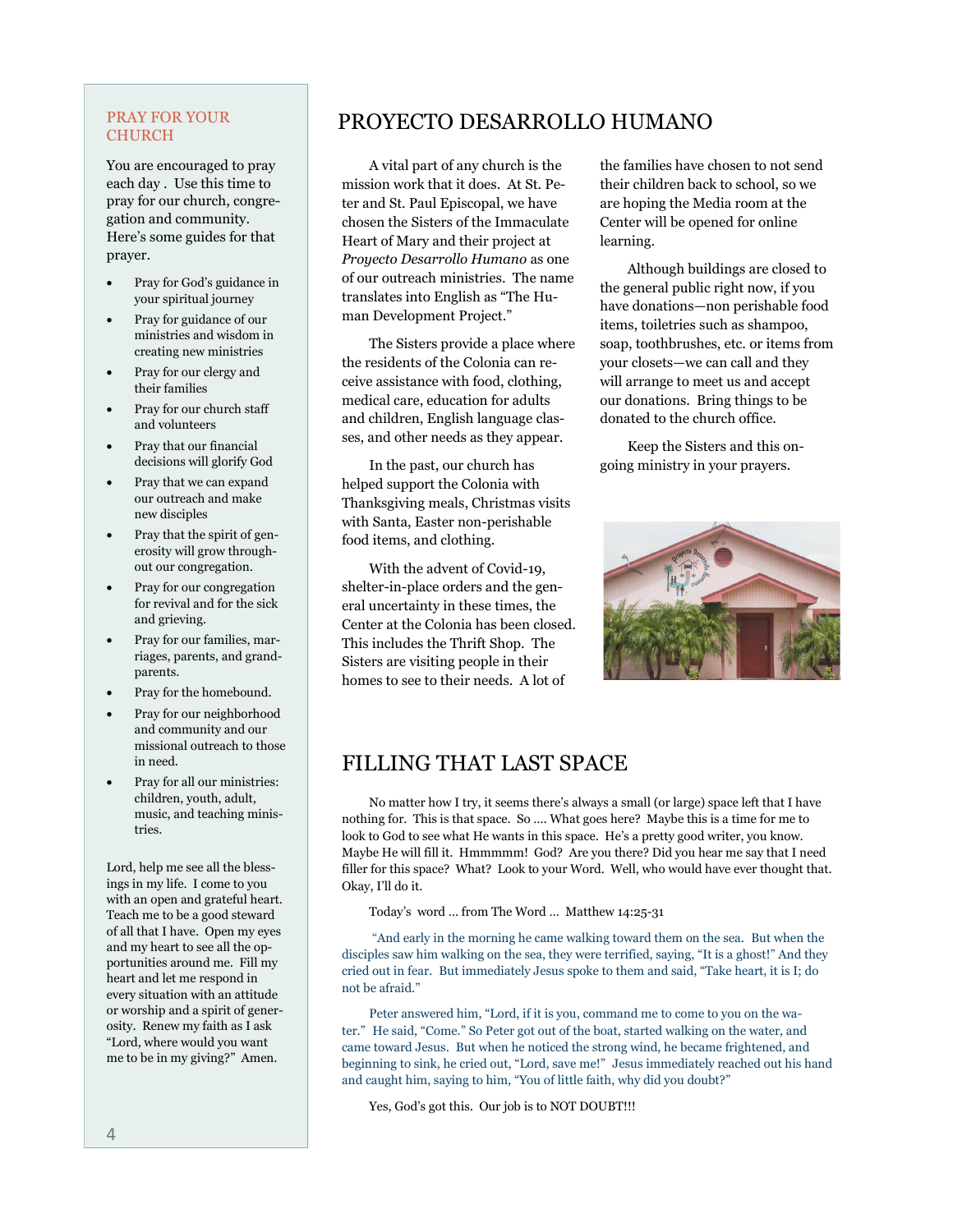### FATHER MIKE'S MUSINGS

And here we are in the month of August…it doesn't seem possible. We were just in a meeting with Fr. Mike Besson to talk about our future and now it's August. I can't say time flies when you are having fun because dealing with this Covid-19 virus has been anything but fun. But, this is our new normal for a time. I have not heard of anyone in our church family who has come down with the virus or lost their job or housing. This is indeed good news. Thank you, Lord.

We continue with Morning Prayer at 9:30 AM and Compline at 9:00 PM and Eucharist on Sunday at 10:00 AM. We will continue with this indefinitely. We reach people outside our church family…some in Florida, others in Pennsylvania, Tennessee, and Indiana (One time someone from Cambodia prayed Compline with us.); but I would like to see more of our church family involved. "Church" is a habit and it is so easy to get out of the habit. I know that on-line services are not the same as in-person worship, but this is the best we can do right now. I would suggest that you set the alarm on your phone for 9:30 and 9:00 as a reminder to join us in prayer and for 10:00 on Sunday to join us for Eucharist. Come on now, my sermons are not that bad!



August is the time for students to head back to school or the university. I worry about what might happen to our students and teachers as they gather for classes. The best laid plans often go out the door when working with kids. I hope that physical distancing and face coverings will work, but I also hope there is a plan B.

Hurricane Hanna, even as a category 1 hurricane, did enough damage in the RGV. The amount of rain and the flooding was more than enough. Of course, as we all know, we could be back in drought conditions within a month or two. Let's hope not! One of my friends was without power for 11 days. Micaela and I lost a rose tree and part of a palm cluster, but that was all. Thank you, Lord! The church building had two leaks as the result of Hanna. One was in the kitchen area where it leaks whenever there is heavy, blowing rain and the second leak was on either side of the altar area. We think that that leak was from an "opening" around the foundation of the east wall. The Bishop's Committee has authorized a "high tech" sealing of the roof and a sealing around the east foundation of the building. The office leak was from blowing water that made its way under the back door. All is good, we are dry!

As some of you have heard I tried out for the Olympic gymnastics team on Sunday, July 19 or, according to Martha, the ballet. I caught my toe as I came around the altar, tried to keep my balance, knocked over the candlestick, and "flew" into the first row of chairs landing face down. I have had knee replacement and the fall and my knee didn't like each other. I was bruised in multiple places and "suffered" rug burns on both knees. One knee decided to swell. The swelling has mostly gone down, but some remains. I didn't break anything or damage the prothesis. I am still icing the knee and elevating it as per doctor's instructions.

### *"When we don't come to church on Sunday, we tend to forget that the church still depends on our generosity."*

One unfortunate result of the Covid virus is that donations have fallen considerably among all the churches of the diocese. When we don't come to church on Sunday, we tend to forget that the church still depends on our generosity. Whether we are using the church plant or not, bills keep coming and salaries must be paid. If you are able, I encourage you to catch up on your pledge. If you are a non-pledger, bring your contributions up to your normal level. Mail in your offerings or use the on-line option. If we were not the beneficiaries of the Payroll Protection Plan which helped with salaries and utilities for two months, we would not have any "available" money. SPSP needs you to join together in prayer on-line and to send in your offerings!

The Diocese has not forgotten us. The search for your next vicar continues, but the virus has put a crimp in the search. I hope to have news for you in one of our upcoming newsletters.

I think I have rambled on enough for this month, so Peace and Blessings to all.

Mike+